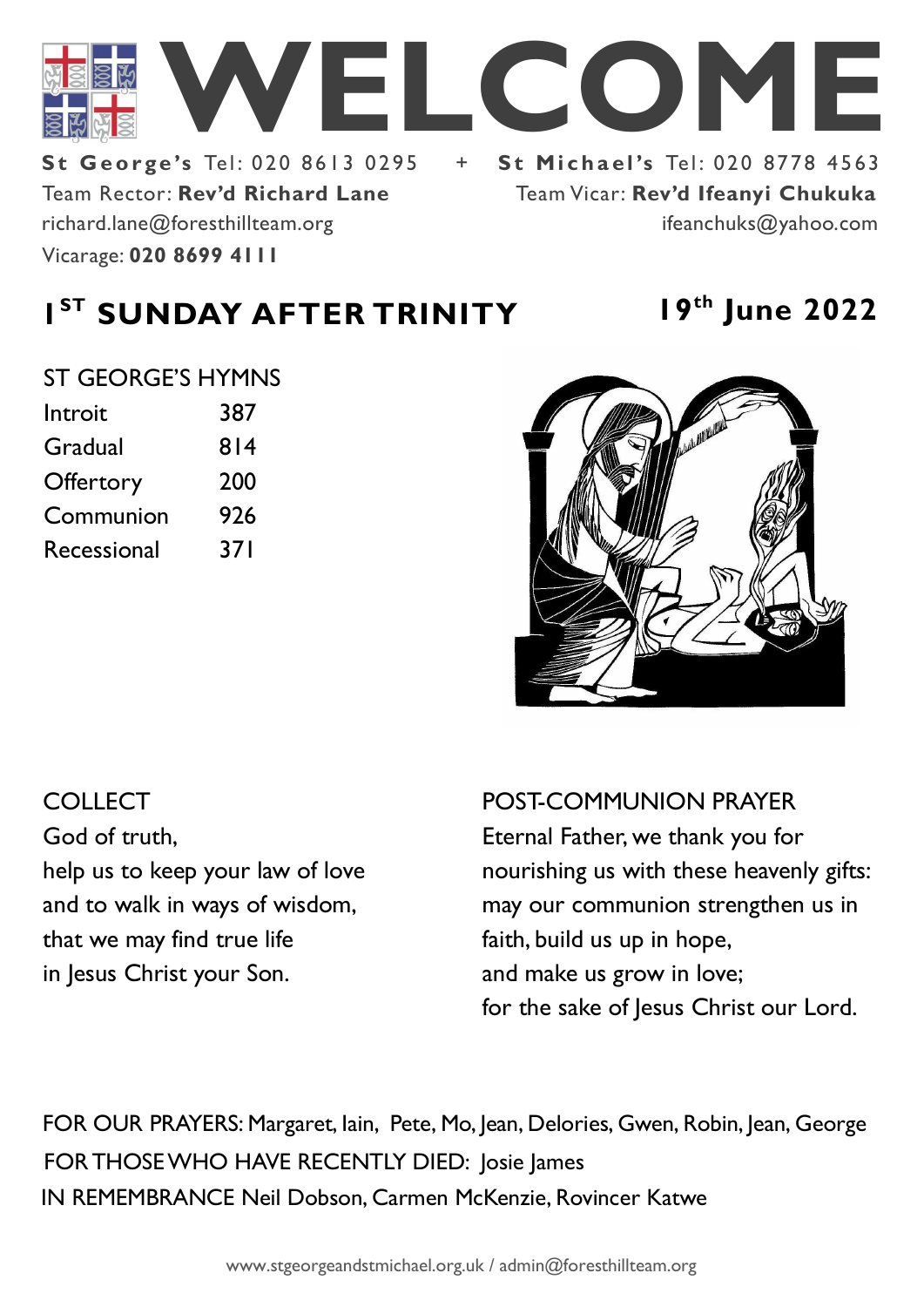FIRST SUNDAY 11:30 FAMILY SERVICE We have decided to suspend that 11:30 family service for the summer. We'll let you know when we start again.

೧೪೧

# CHURCH & GARDEN WORKING PARTY

After our enjoyable and successful working party in September, it's time for a summer tidy-up. You're invited to meet at church at 10:00 on **Saturday 16 July**. If you're able to bring tools such as shears, rake, secateurs, that would be useful.

೧೪೧

# WALSINGHAM PILGRIMAGE 4-6 **NOVEMBER**

The total cost this year is £200 per person. We will meet at St George's at 9.30am on Friday 4th and return about 7.30pm on Sunday 6th.

To book a place, please ask Pat Russell for a form which should be completed and returned to her with a deposit of £30. We hope you will join us this year.

## YOUNG SERVERS

If you are 8 years old or older, you're invited to become a junior server at St George's. If you'd like to join in, have a word with Richard.

**OXO** 

A CZECH CHORAL CONCERT

Midsummer Opera will be presenting some Czech choral music including Dvořák's Mass in D, Op. 86. It takes place on **Saturday 25 June** at St Alfege Church in Greenwich (SE10 9BJ. More details on the poster in the lobby.

### ೧೪೧

# LIFT TO CHURCH

A member of the congregation needs a lift to church. If anyone is able to join a rota, that would be great. Frequency likely to be once every 6 weeks. See Richard.

#### $Q\chi$

# MEMORIAL SERVICE FOR ALAN **DUPUY**

As Alan's funeral came at the start of the first Covid lockdown, many people were unable to attend. Therefore we have decided to hold a memorial service of thanksgiving which will take the form of Sung Evensong at 16:00 on **Sunday 11 September**.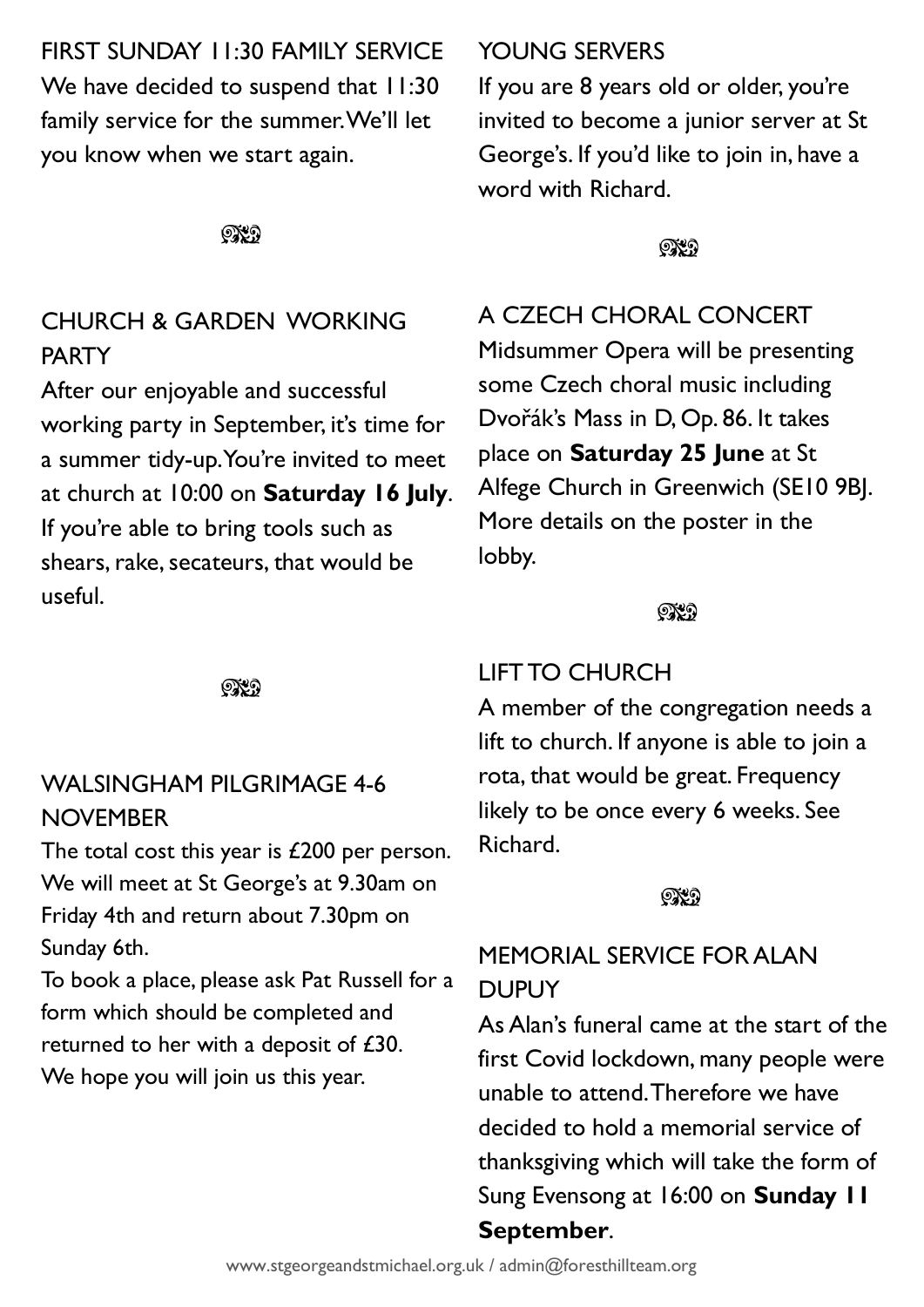LAY MINISTRY EVENINGS Information evening for those interested in exploring:

Reader ministry: **Wednesday 22 June**, 19.30 on Zoom Lay pastoral ministry (SPA or licensed): **Tuesday 21 June**, 19.30 on Zoom To register, email: ministry@southwark. anglican.org

## **Saturday 16 July, 09:00-16:00**:

Southwark Cathedral and Trinity House Vocations forums bring together people who are considering the possibilities for the kind of ministry God is calling them to. This is the first step to entering a process of discernment about where God may lead you. You need your incumbent or chaplain to sponsor you to attend by emailing sue.stewart@southwark.anglican.org

 $QX$ 

# WEDDING & FUNERAL VERGER

Is anyone interested in helping with weddings and funerals at St George's by helping to set up, starting recorded music, handing out orders of service etc? There is a small remuneration of £40 per service. Please have a word with Richard if you are interested in helping in this way.

# **EVENTS THIS WEEK**

*Monday 20 June* Church: 18:45 - Meditation group Studio: 19:00 - 20:30 - Guides

*Tuesday 21 June* Church: 09:30- Morning prayer Church: 10:30 - Eucharist Hall: 18:00-19:30 - Brownies **Zoom: 19:30 - Lay ministry evening** *Wednesday 22 June* Studio: 19:30-20:30 -Yoga class Hall: 18:00 - Cubs, 20:00 - Scouts Church:19:00-21:00 New Life **Zoom: 19:30 - Lay ministry evening** *Thursday 23 June* Chapel 18:30 - Eucharist service *Friday 24 June* Church:19:00-21:00 New Life S*aturday 25 June*

Church: 09:30 - Morning Prayer Studio: 11:00-12:00 - Yoga class **St Alfege Church 19:30 - Czech Choral Concert**

*Sunday 26 June* Church: 10:00 - Eucharist

# **UPCOMING EVENTS**

S*aturday 16 July* **Southwark Cathedral 09:00 - Vocations forum Church 10:00 - Church & Garden Working party**